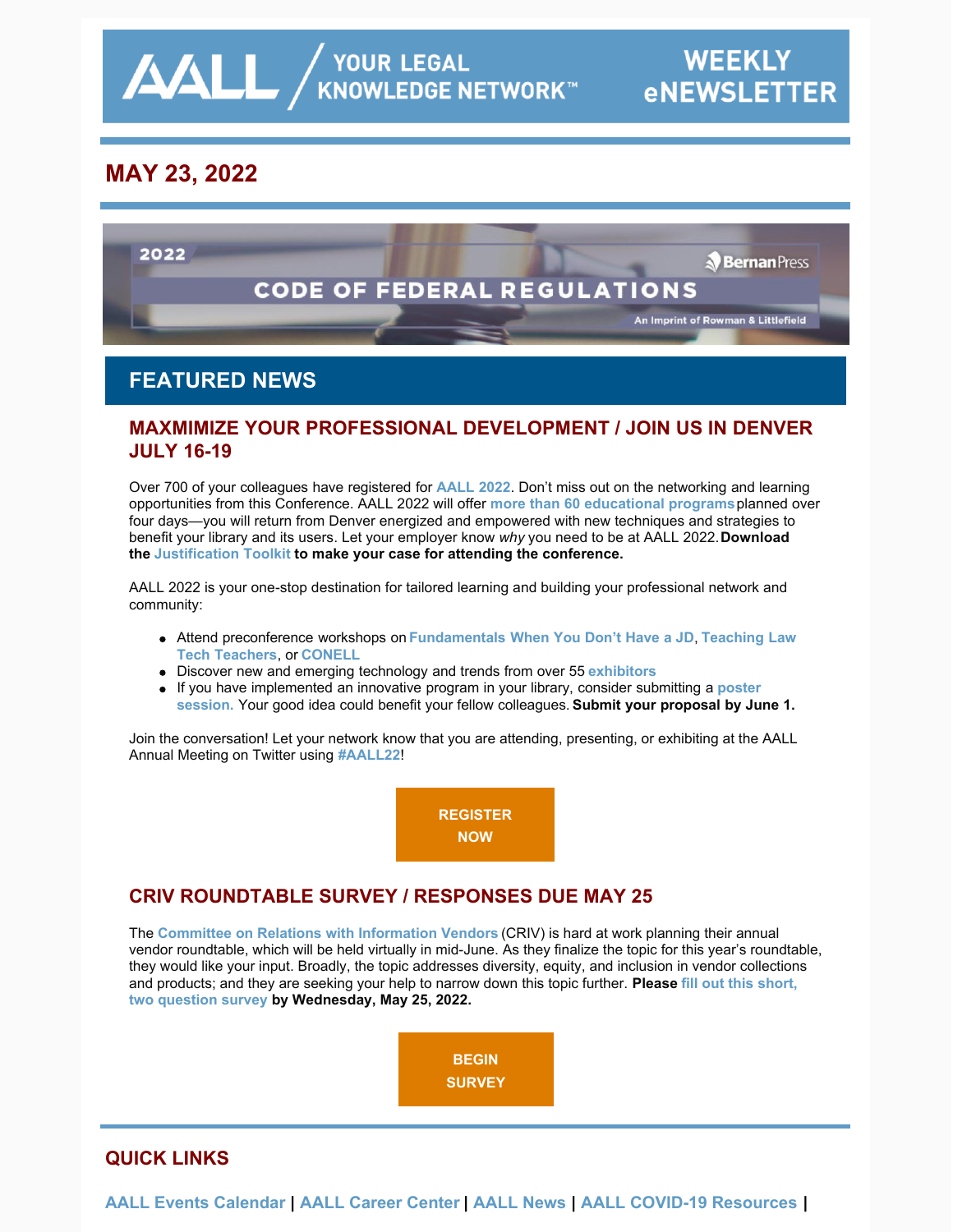# **PROFESSIONAL GROWTH**

### **UPCOMING COFFEE CHATS & WEBINARS**

AALL has several exciting coffee chats and webinars lined up for the remainder of this month, including the June 2nd coffee chat "**[Legal Research Competencies and the Bar Exam](https://elearning.aallnet.org/products/virtual-coffee-chat-legal-research-competencies-and-the-bar-exam)**," as well as into May and June. Be sure to visit the **[AALL Calendar of Events](https://www.aallnet.org/forms/MeetingCalendar/)**page to stay up to date on future topics and to register.

Is there a topic you want covered in an AALL webinar? Please email Fiore Barbini, AALL director of education and learning at **[fbarbini@aall.org](mailto:fbarbini@aall.org)**.



## **AALL UPDATES**

#### **RENEW YOUR AALL MEMBERSHIP BEFORE IT EXPIRES ON MAY 31**

Over 1,700 of your colleagues have renewed their membership for 2022-2023. As a reminder, your current **membership is valid through May 31, 2022.** Don't lose out on essential AALL benefits that add up to **over \$2,000+ in value** for the year. These include:

- Access to essential **[professional development](https://elearning.aallnet.org/)**—complimentary monthly webinars and virtual coffee chats as well as discounted rates for online courses and live events.
- Discounted registration to the **[2022 AALL Annual Meeting & Conference](https://aallconference.org/registration/)** in Denver. **Registration is open**!
- Access to an extensive network of peers; including the ability to join caucuses and special interest sections and connect with other members who share similar interests.
- **[Plus, so much more](https://www.aallnet.org/community/membership/benefits/)**.

If you have any questions about your membership renewal, please contact AALL Headquarters at **[membership@aall.org](mailto:membership@aall.org)** or 312.939.4764.

> **[RENEW YOUR](https://www.aallnet.org/community/membership/join-renew/) MEMBERSHIP**

### **NEW AALL SPECTRUM EDITORIAL BOARD MEMBERS SELECTED**

The **[AALL Spectrum Editorial Board](https://www.aallnet.org/about-us/who-we-are/committees-juries/aall-spectrum-editorial-board/)** has selected three new members to serve for a two-year term starting in July 2022. The purpose of the editorial board is to help shape, solicit, and curate content for *AALL Spectrum*.

- **[Allison Reeve Davis](https://www.aallnet.org/members_only/membership/IndividualFormPublicMembers/detail?id=20100189C76)**; Senior Library Manager; Littler Mendelson, P.C.; Kansas City, MO
- **[John DiGilio](https://www.aallnet.org/members_only/membership/IndividualFormPublicMembers/detail?id=201000AF49E)**; Firmwide Director of Library Services; Sidley Austin LLP; Los Angeles, CA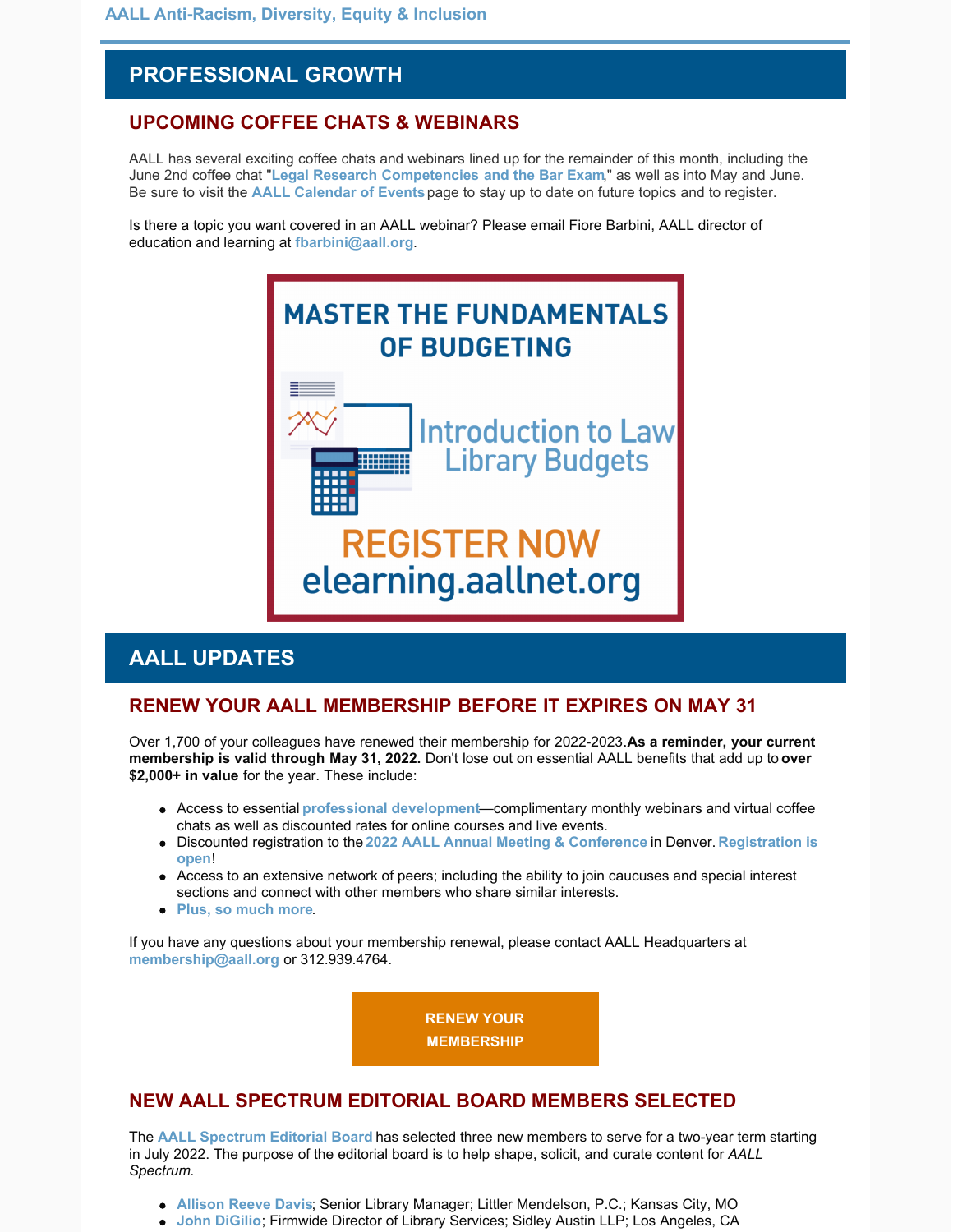**[David Whelan](https://www.aallnet.org/members_only/membership/IndividualFormPublicMembers/detail?id=201000824D8)**; Director of Libraries; San Diego Law Library; San Diego, CA

Current board members serving their final year are:

- **[Ashley Ames Ahlbrand](https://www.aallnet.org/members_only/membership/IndividualFormPublicMembers/detail?id=2010017FD5F)**; Assistant Director for Public Services; Indiana University Maurer School of Law; Jerome Hall Law Library; Bloomington, IN
- **[Itunu Sofidiya](https://www.aallnet.org/members_only/membership/IndividualFormPublicMembers/detail?id=2010019A56E)**; Reference Librarian & Adjunct Professor; Georgetown University Law Center; Washington, DC
- **[George Taoultsides](https://www.aallnet.org/members_only/membership/IndividualFormPublicMembers/detail?id=201001566C0)**; Circuit Librarian; First Circuit Court of Appeals; Boston, MA

**[Tina Ching](https://www.aallnet.org/members_only/membership/IndividualFormPublicMembers/detail?id=2010012D737)** will serve as *AALL Spectrum's* Editor and as the board's chair. Thank you to outgoing editorial board members **[Cynthia Brown](https://www.aallnet.org/members_only/membership/IndividualFormPublicMembers/detail?id=20100122620)**, **[Clanitra Stewart Nejdl,](https://www.aallnet.org/members_only/membership/IndividualFormPublicMembers/detail?id=201001831A7)** and **[Marcelo Rodriguez](https://www.aallnet.org/members_only/membership/IndividualFormPublicMembers/detail?id=201001AAA92)** for their hard work and service these past two years on the editorial board.

# **COMMUNITY CORNER**

#### **#WEAREAALL / GET TO KNOW SAVANNA NOLAN**

AALL has created a fun video campaign to get to know our members. These video spotlights provide an opportunity for members to share a little something about themselves, what they [love about AALL, and their hopes for the profession.](https://www.aallnet.org/community/membership/meet-our-members/weareaall/) **Watch the latest video** featuring **[Savanna Nolan](https://www.aallnet.org/members_only/membership/IndividualFormPublicMembers/detail?id=201001AAF79)**, instruction & faculty services



librarian at the University of Georgia School of Law. She has been an AALL member since 2014. Nolan discusses why she joined AALL as a student member, and what she does in her current role.

If you'd like to participate in this project, please contact **[Heather Haemker](mailto:hhaemker@aall.org)**, AALL's director of marketing & communications with the subject line "#WeAreAALL."

### **UPCOMING SIS WEBINARS**

Several of AALL's special interest sections (SISs) feature webinars every month that are open to all AALL members. Be sure to visit the **[AALL Calendar of Events](https://www.aallnet.org/forms/MeetingCalendar/)** page to stay up to date on future topics and to register. Upcoming webinars include tomorrow's ALL-SIS "**[Teaching E-Discovery](https://www.aallnet.org/forms/meeting/MeetingFormPublic/view?id=8F6640000002A)**," as well as an upcoming FCIL-SIS webinar.

#### **2022 PLLIP VIRTUAL SUMMIT**

The **[2022 PLLIP Virtual Summit](https://pllsummit.wordpress.com/2022-pllip-summit/)** "Rocking New Roles, Responsibilities, and Realities" will be held **June 24 from 10:30 a.m. - 4:30 p.m. (CDT)**. The 2022 PLLIP Virtual Summit will offer attendees the opportunity to explore how to increase their visibility, promote their expanding roles, and learn to build their personal brand. If you have any general questions regarding the Summit, please contact **[Abby Dos Santos](mailto:adossantos@capdale.com)**.

**AALL Members**: \$25.00

**\*\* The registration deadline is June 10, 2022 (with zero exceptions).** Please note, check payments will no longer be accepted after May 27 and any new registrations must be paid in full with a credit card.



**Stay Informed: [Join](https://visitor.r20.constantcontact.com/manage/optin?v=001A1aP_pJcM6L7bB3jAkgRw1IDphTGZjhE) our mailing list.**



American Association of Law Libraries | 230 West Monroe Street, Suite 2650, Chicago, IL 60606

Unsubscribe hhaemker@aall.org